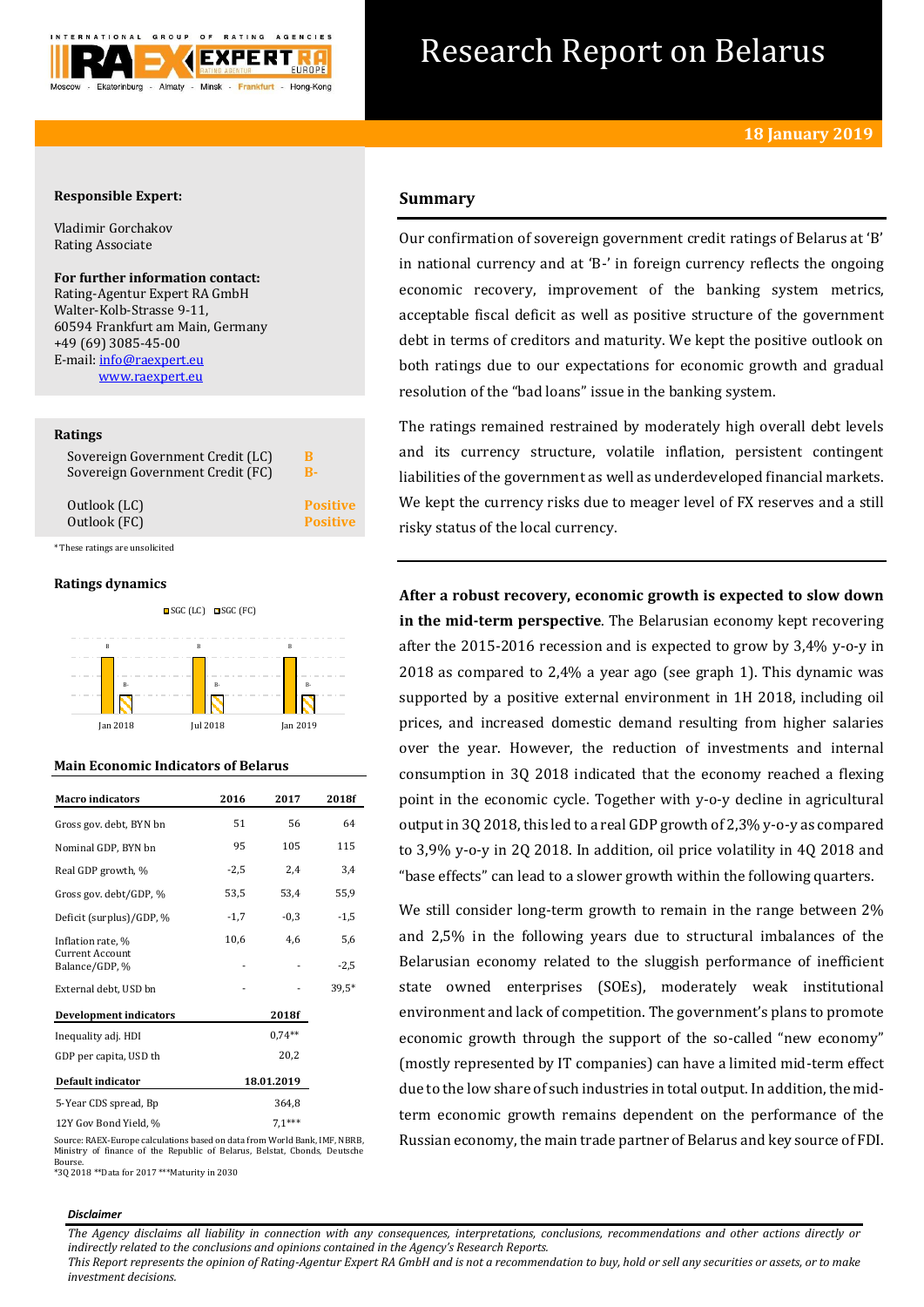**Graph 1:** Macroeconomic indicators, %



Source: RAEX-Europe calculations based on data from the IMF, Belstat

**Graph 2:** Government debt dynamics, %



Source: RAEX-Europe calculations based on data from the IMF, Ministry of finance of the Republic of Belarus





Source: RAEX-Europe calculations based on data from the IMF, Ministry of finance of the Republic of Belarus

**Debt load slightly increased while creditors' structure remains positive**. After the stabilization of debt levels within the 2015-2017 period, recent IMF estimates, which include off-balance sheet operations of the government, showed a slight increase of debt to GDP and debt to budget revenues ratios. The metrics are expected to reach 56% and 142% respectively by the end of 2018 (see graph 2), which shows an increase by 2,5p.p. and 4,3p.p. from a year ago.

In our view, the overall debt load risks are mitigated by the favorable maturity and debt holders' structure. While the short-term external debt is estimated at 6% of GDP and 15% of budget revenues by end-2018, the prolongation or restructuring of large part of the state debt can be done with a high probability. Despite the recent turmoil in political relationships between the Belarusian and Russian governments, we still believe that potential financial support from Russia is not at risk. This opinion is based on the track record of credit support from the Russian fiscal authorities, state-owned banks and the Eurasian Fund for Stabilization and Development, which provided Belarus with financial assistance even in periods of political discrepancies.

This partly mitigates risky currency structure of the government debt, which is 90% FX-denominated, while international reserves represents only 29% of this value.

The officially announced plans of the Ministry of finance of the Republic of Belarus (MFRB) include raising funds of around USD 370 m through domestic FX-denominated bonds, and additional USD 1,5 bn on the international market, including RUB-denominated bonds on MOEX in 1Q 2019 as well as CNY-denominated bonds on the Chinese market. A successful issuance of the new instruments will increase the debt diversification by types of obligations and currency structure and, therefore, support our rating assessment. Nonetheless, the potential materialization of contingent liabilities linked to the banking sector recapitalization is still a risk factor that could cause a substantial increase of government obligations and could negatively affect the creditworthiness of the sovereign.

**Fiscal position is under pressure in 2019.** After a substantial improvement in 2015-2017, the fiscal performance of the government is expected to have deteriorated in 2018. According to IMF estimates, which include spending on SOE recapitalization/debt forgiveness, the public deficit in Belarus could widen up to 1,5% of GDP by end of last year (see graph 3) due to expenditures (mostly salaries) rising faster than revenues. Moreover, slower than expected economic growth and the tax maneuver

## *Disclaimer*

*The Agency disclaims all liability in connection with any consequences, interpretations, conclusions, recommendations and other actions directly or indirectly related to the conclusions and opinions contained in the Agency's Research Reports.*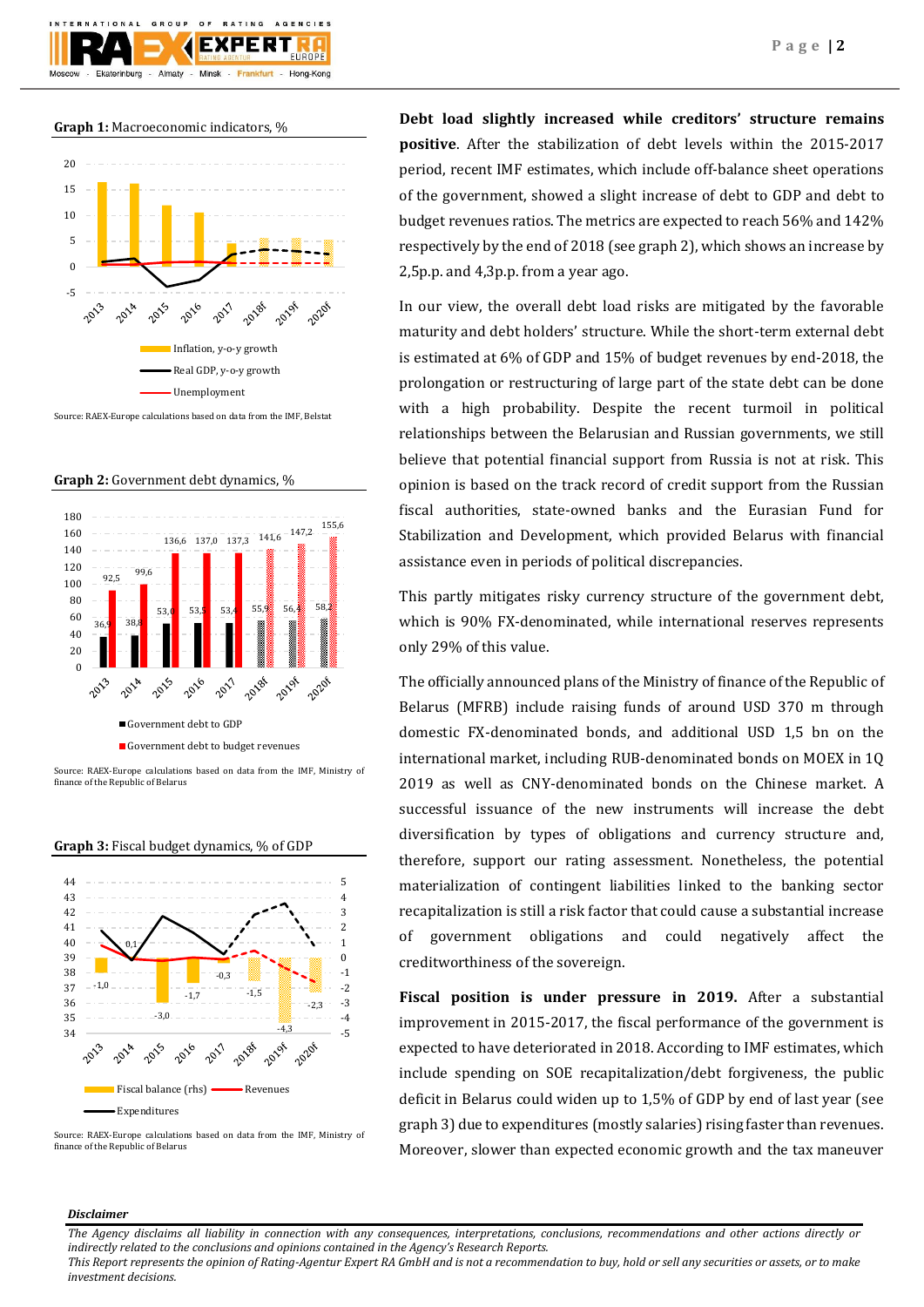

**Graph 4:** Financial soundness indicators\*, %



Source: RAEX-Europe calculations based on data from the IMF, NBRB \*Starting from 1 April 2019 NBRB changed the rules and definitions for the nonperforming loans and assets in order to harmonize them with the internationally accepted principles.





Source: RAEX-Europe calculations based on data from the NBRB







in the Russian oil sector<sup>1</sup> (see below) are expected to have a strong adverse effect on the fiscal revenues in 2019. Moreover, the upcoming presidential election in 2020 increases the probability that the government will return to a looser fiscal policy with accelerated increases in salaries and pensions and additional financial support to socially important enterprises. In this sense, an unfavorable management of the budget in 2019 which could lead to wider fiscal deficits could cause the Agency to downgrade the assessment of government fiscal policy within the next revision.

The new government appointed by the president in 3Q 2018 confirmed that the policy in regards to SOEs will be unchanged. As well as in previous years, the authorities are going to concentrate on the improvement of corporate government efficiency in SOEs, instead of privatization or liquidation of loss-generating entities. Therefore, we keep our assessment of privatization capacity and plans unchanged.

**The banking system soundness improved**. After the implementation of the asset quality reconsideration as well as the transfer of part of "bad assets" to the balance-sheet of the "Development Bank of the Republic of Belarus", as well as harmonization of non-performing loans definition with internationally accepted principles, the NBRB reported a ratio of non-performing loans to total loans at 4,1% in 3Q 2018. However, this figure was not confirmed by international organizations; thus, we maintain our conservative assessment in regard to the asset quality of the system. At the same time, the successful clean-up process in the local banking sector is considered as a positive step towards improving the effectiveness of the system. Profitability and capital adequacy metrics remained quite high and stable over the last years: as of 3Q 2018 the figures were 2% and 18,2% respectively.

The structural problems of the banking system remain unchanged. The state owned banks dominate the sector with a share of around 65% by end 3Q 2018, while the three largest banks accounted for 63% of total assets. Such a high concentration creates long-term risks for the system. In addition, despite a gradual reduction of the scale of directed lending, these operations deteriorate the efficiency of the banking system intermediation.

**The central bank monetary policy remained tight**. As we mentioned in our previous reports, the monetary policy of NBRB improved substantially over the last years, including gradual implementation of inflation targeting, increase of NBRB's operational independence and ongoing

<sup>1</sup> Gradual reduction of custom duties on Russian oil and petroleum products (up to 0% in 2024) with correspondent increase of mineral extraction tax.

# *Disclaimer*

 $\overline{a}$ 

*The Agency disclaims all liability in connection with any consequences, interpretations, conclusions, recommendations and other actions directly or indirectly related to the conclusions and opinions contained in the Agency's Research Reports. This Report represents the opinion of Rating-Agentur Expert RA GmbH and is not a recommendation to buy, hold or sell any securities or assets, or to make* 

*investment decisions.*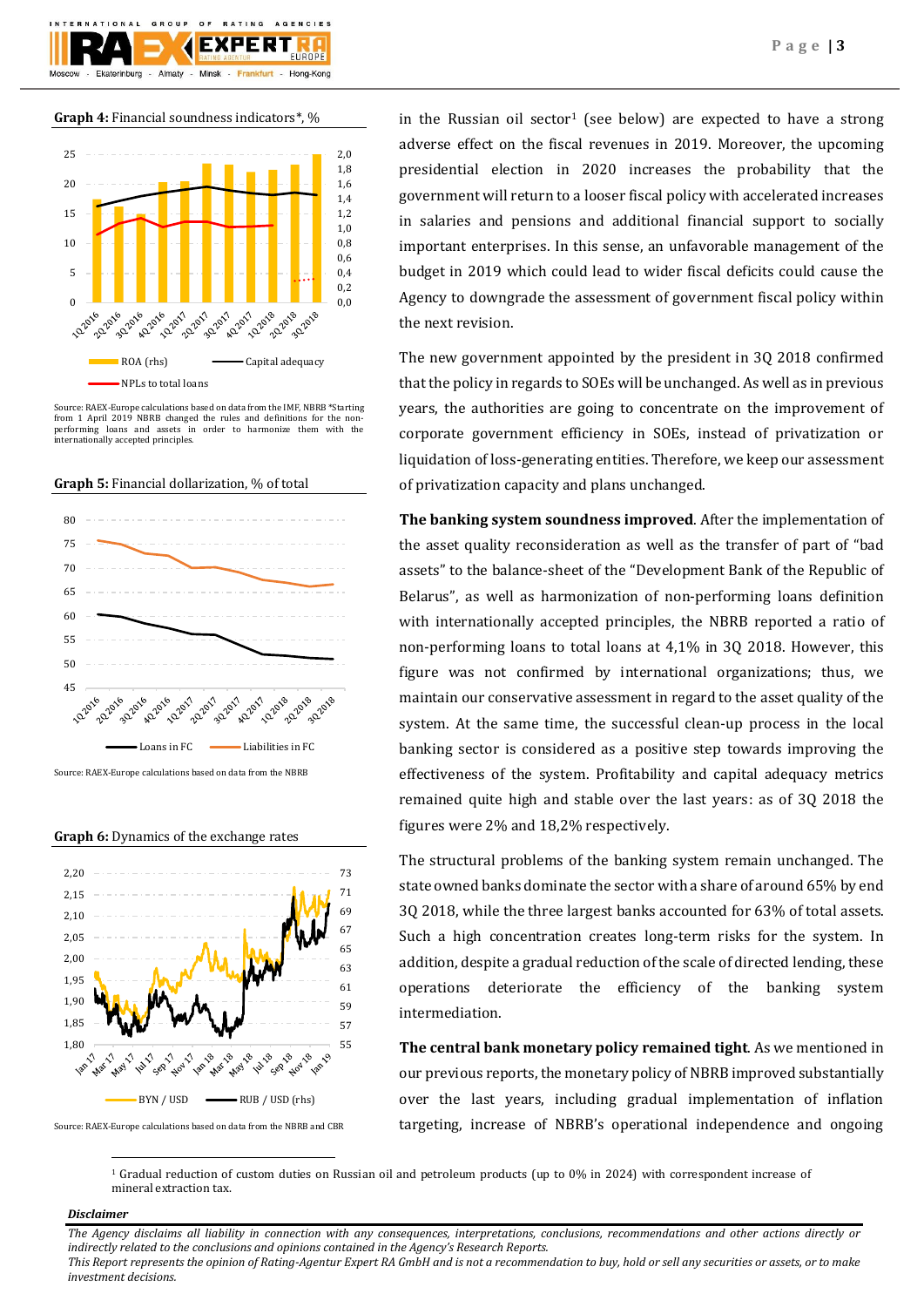



Source: RAEX-Europe calculations based on data from the IMF, NBRB





liberalization of the FX-regime. The latest was supported by the NBRB's July 2018 decree, cancelling the mandatory sale of foreign currency by exporters on the market. Parallel de-dollarization measures, such as increase of obligatory banks' reserves on FX-deposits led to a gradual decrease of financial dollarization over the last 1,5 years (see graph 5).

We observed a positive trend in inflation over the last three years, mostly due to stabilization of the exchange rate volatility and moderately tight NBRB's policy. However, inflation levels hiked in 2H 2018 driven by negative spill-over effects from RUB volatility (see graph 6). This caused the NBRB to keep its interest rate unchanged over 2H 2018 after two years of gradual decline. Despite the fact that preliminary data shows the inflation growth to be around 5,6% by end-2018 as compared to 4,6% in 2017, we kept our assessment of the monetary policy unchanged since the metric remained within the NBRB's target (see graph 7). In addition, the transmission mechanism of the monetary policy remains limited by financial dollarization and still persistent directed lending.

**External position remains volatile, while tax maneuver in the Russian oil industry is a key external risk for Belarus in 2019.** Belarus' external vulnerability risks remain present. The latest IMF estimates showed a wider current account deficit at 2,5% of GDP in 2018 as buoyant domestic demand and the ramp-up in construction of the nuclear power plant stimulate imports. Net foreign assets of the country, despite being positive, are still expected to be as low as 5,3% of GDP in 2018. In addition, after two years of increase in the level of FX-reserves, these remained almost unchanged over the last year, at the level of USD 7,2 bn by end-2018 which covers 29% of the country's external debt and only 2,3 months of imports (see graph 8).

The tax maneuver in the Russian oil industry will have a negative effect on Belarus' external and fiscal position. Currently, the Belarusian stateowned oil refineries buy Russian oil at a preferential price, which excludes duties. Also, the government of Belarus transfers all duties on exported refined oil products to the country's budget. As a result, the authorities expect losses from this tax maneuver to be around USD 300 m in 2019 (around 2% of budget revenues) with a gradual annual increase that could reach up to USD 2 bn in 2024. This led to a new round of political discussions between the two governments related to the compensation for the fiscal budget of Belarus. In our view, Russian authorities are not going to provide direct compensation for the country's fiscal budget. Instead, they will continue to provide new credit resources as well as restructure and prolong the current debt.

## *Disclaimer*

*The Agency disclaims all liability in connection with any consequences, interpretations, conclusions, recommendations and other actions directly or indirectly related to the conclusions and opinions contained in the Agency's Research Reports.*